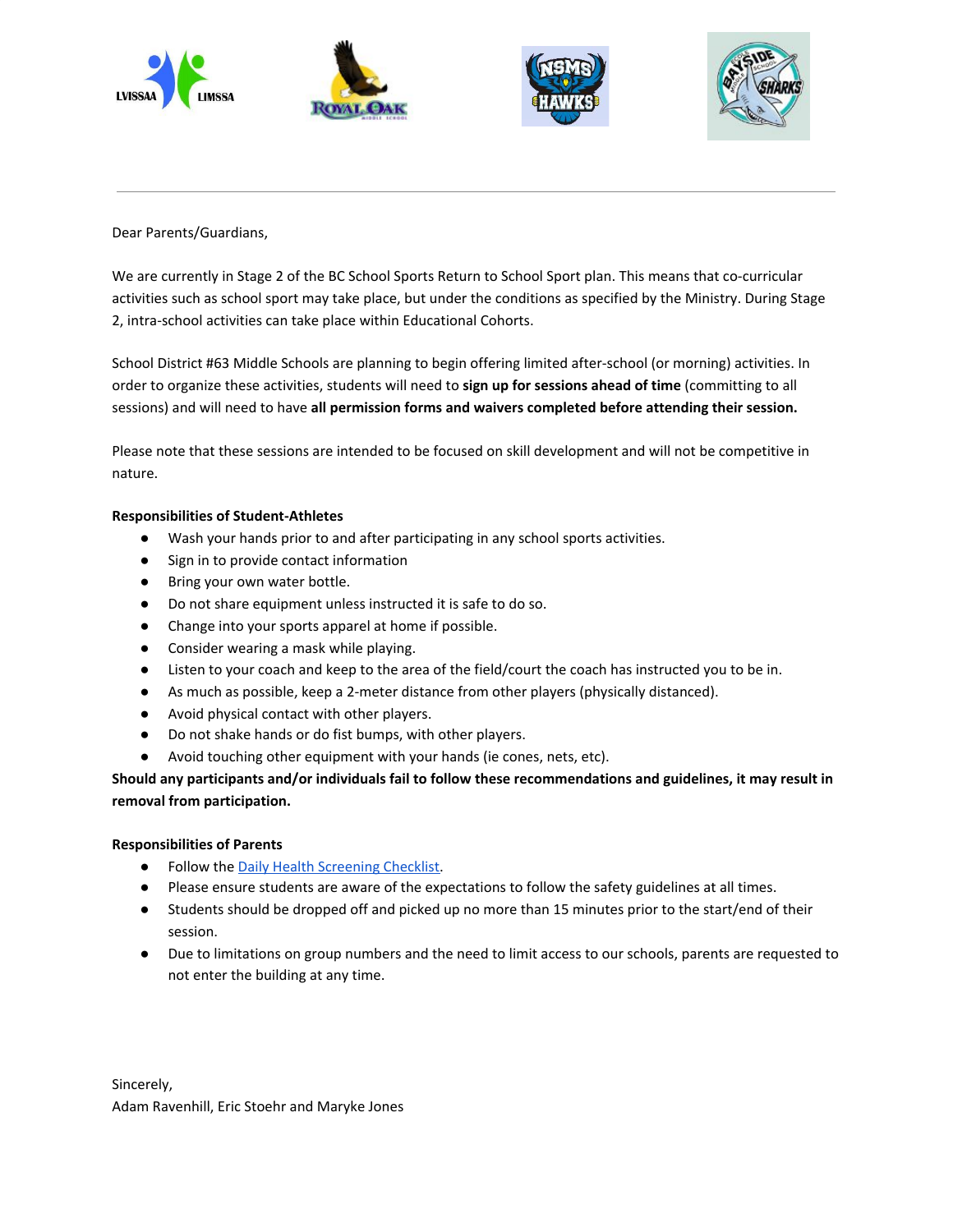

## **LIMSSA INFORMED CONSENT AND ASSUMPTION OF RISK**

**AGREEMENT** (To be executed by Participants under the age of 19) WARNING! By signing this document, you will assume certain risks and responsibilities. Please read carefully. **Participants Name: Participants Name:**  $\frac{1}{2}$  **Participants Name:** Clarify any questions or concerns before signing. As a Participant in school sport and the orientation, instruction, activities, programs, and services Lower Island Middle School Sport Association (LIMSSA) (collectively the "Activities"), the undersigned, being the Participant and the Participant's Parent/Guardian (collectively the "Parties"), acknowledge and agree to the terms outlined in this document: Description of Risks 2. The Parties understand and acknowledge that: a) The Activities have foreseeable and unforeseeable inherent risks, hazards and dangers that no amount of care, caution or expertise can eliminate, including without limitation, the potential for serious bodily injury, permanent disability, paralysis and loss of life; b) LIMSSA may offer or promote online programming (such as webinars, remote conferences, workshops, and online training) which have different foreseeable and unforeseeable risks than in-person programming; c) LIMSSA has a difficult task to ensure safety and it is not infallible. LIMSSA may be unaware of the Participant's fitness or abilities, may give incomplete warnings or instructions, may misjudge weather or environmental conditions, and the equipment being used might malfunction; and d) The novel coronavirus, COVID-19, has been declared a worldwide pandemic by the World Health Organization and COVID-19 is extremely contagious. LIMSSA has put in place preventative measures to reduce the spread of COVID-19; however, LIMSSA cannot guarantee that the Participant will not become infected with COVID-19. Further, attending the Activities could increase your risk of contracting COVID-19. 3. The Participant is participating voluntarily in the Activities. In consideration of that participation, the Parties hereby acknowledge that they are aware of the risks, dangers and hazards and may be exposed to such risks, dangers and hazards. The risks, dangers and hazards include, but are not limited to: a) Contracting COVID-19 or any other contagious disease; b) Executing strenuous and demanding physical techniques; c) Vigorous physical exertion, strenuous cardiovascular workouts and rapid movements; d) Exerting and stretching various muscle groups; e) The failure to properly use any piece of equipment or from the mechanical failure of any piece of equipment; f) Spinal cord injuries which may render the Participant permanently paralyzed; g) Serious injury to virtually all bones, joints, ligaments, muscles, tendons and other aspects of the Participant's body or to the Participant's general health and well-being; h) Abrasions, sprains, strains, fractures, or dislocations; i) Privacy breaches, hacking, technology malfunction or damage; Appendix A j) Concussion or other head injuries, including but not limited to, closed head injury or blunt head trauma; k) Physical contact with other participants, spectators, equipment, and hazards; l) Not wearing appropriate safety or protective equipment, such a helmet; m) Failure to act safely or within the Participant's ability or within designated areas; n) Grass, turf, and other surfaces including bacterial infections and rashes; o) Collisions with fences, poles, stands, and softball equipment; p) Negligence of other persons, including other spectators, participants, or employees; q) Weather conditions; and r) Travel to and from competitive events and associated non-competitive events which are an integral part of the Activities. We have read and agree to be bound by paragraphs 1 and 3. Terms 4. In consideration of LIMSSA allowing the Participant to participate in the Activities, the Parties agree: a) That the Participant's mental and physical condition is appropriate to participate in the Activities; b) That when the Participant practices or train in his or her own space, the Parties are responsible for the Participant's surroundings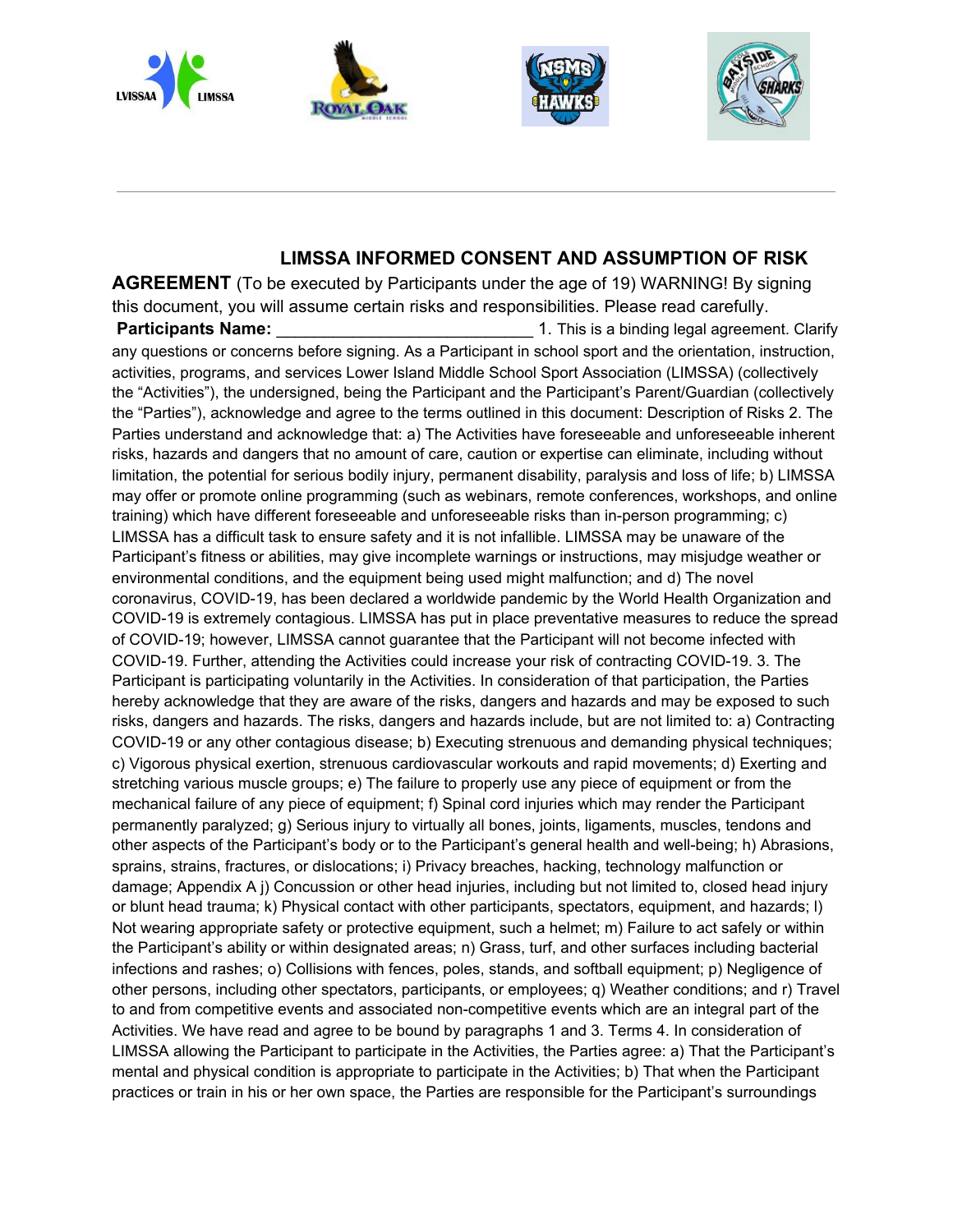

and the location and equipment that is selected for the Participant; c) To comply with the rules and regulations for participation in the Activities; d) To comply with the rules of the facility or equipment; e) That if the Participant observes an unusual significant hazard or risk, the Participant will remove themselves from participation and bring such to the attention of a LIMSSA representative immediately; f) The risks associated with the Activities are increased when the Participant is impaired and the Participant agrees not to participate if impaired in any way; g) That it is their sole responsibility to assess whether any Activities are too difficult for the Participant. By the Participant commencing an Activity, they acknowledge and accept the suitability and conditions of the Activity; h) That they are responsible for the choice of the Participant's protective equipment and the secure fitting of the protective equipment; i) That COVID-19 is contagious in nature and the Participant may be exposed to or infected by COVID-19 and such exposure may result in personal injury, illness, permanent disability or death and voluntarily agree to assume all of the foregoing risks. 5. In consideration of LIMSSA allowing the Participant to participate, the Parties agree: a) That the Parties are not relying on any oral or written statements made by LIMSSA or their agents, whether in brochure or advertisement or in individual conversations, to agree to be involved in the Activities; and b) That LIMSSA is not responsible or liable for any damage to the Participant's vehicle, property, or equipment that may occur as a result of the Activities. We have read and agree to be bound by paragraphs 4-5. Appendix A General 6. The Parties agree that in the event that they file a lawsuit against LIMSSA, they agree to do so solely in the province of British Columbia, Canada and they further agree that the substantive law of British Columbia will apply without regard to conflict of law rules. 7. The Parties expressly agree that this Agreement is intended to be as broad and inclusive as is permitted by law and that if any of its provisions are held to be invalid, the balance shall, notwithstanding, continue in full legal force and effect. Acknowledgement 8. The Parties acknowledge that they have read this agreement and understand it, that they have executed this agreement voluntarily, and that this Agreement is to be binding upon themselves, their heirs, their spouses, parents, guardians, next of kin, executors, administrators and legal or personal representatives.

**Name of Participant (Print)** \_\_\_\_\_\_\_\_\_\_\_\_\_\_\_\_\_\_\_\_\_

| <b>Signature of Participant</b> |  |
|---------------------------------|--|
|---------------------------------|--|

**Date of Birth** \_\_\_\_\_\_\_\_\_\_\_\_\_\_\_\_\_\_\_\_\_

**Name of Parent/Guardian (Print)**\_\_\_\_\_\_\_\_\_\_\_\_\_\_\_\_\_\_\_\_\_\_

**Signature of Parent/Guardian**\_\_\_\_\_\_\_\_\_\_\_\_\_\_\_\_\_\_\_\_\_

| Date Signed |  |
|-------------|--|
|-------------|--|